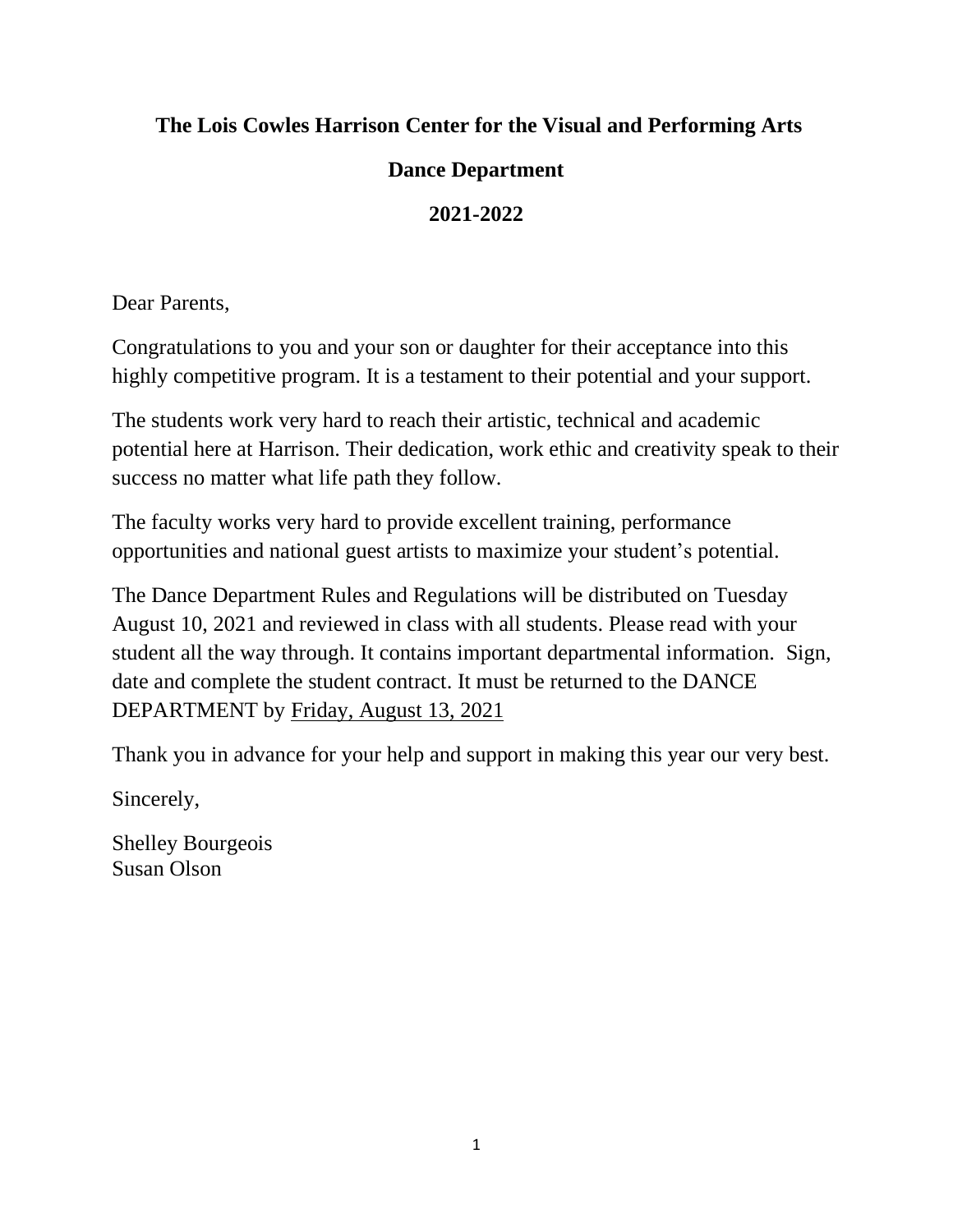### PARENTS

In an effort to help our department run smoothly and efficiently we will need your help!

**1**. There is a mandatory costume cleaning fee of \$20 per student. This will insure that all our costumes are properly maintained. This is due by Friday, September 3rd. Please make checks payable to the Harrison Parent Association for the Dance Dept Cleaning.

**2**. Fundraising is necessary in acquiring the utmost professional guest artists, costumes, sets, lighting designers and participation in a variety of other projects. We ask any parent who may have a good fundraising idea to contact Mrs. Bourgeois or Ms. Olson at 499-2855 or by email at [shelley.bourgeois@polk-fl.net](mailto:shelley.bourgeois@polk-fl.net) and [susan.olson@polk-fl.net.](mailto:susan.olson@polk-fl.net)

3. Each parent is responsible to pick up their student within 15 minutes of the completion of rehearsal or field trip. If you are carpooling with another student in a late pick up or after a late tech rehearsal, please advise Mrs. Bourgeois or Ms. Olson 24 hours in advance in writing. This is for the safety of all students, staff, and chaperones.

# **Parents and Students**

# **Rules and Regulations**

- **1.** Dress quickly! You will have 5 minutes after the tardy bell to be in the studio. **No Exceptions!** Tardiness is defined as the following:
	- a. By the Bell. Students must be in the Dance Department by the bell.
	- b. In the classroom, dressed in appropriate attire and ready for class, within 5 minutes of the bell ringing and prepared for class.
- **2.** Tardiness will be reprimanded as outlined below:
	- a. 1<sup>st</sup> Tardy results in Student Warning
	- b. 2<sup>nd</sup> Tardy results in parent contact by email, phone, or letter
	- c. 3<sup>rd</sup> Tardy results in Detention assigned by teacher
	- d. Subsequent tardies result in additional discipline and referral is issued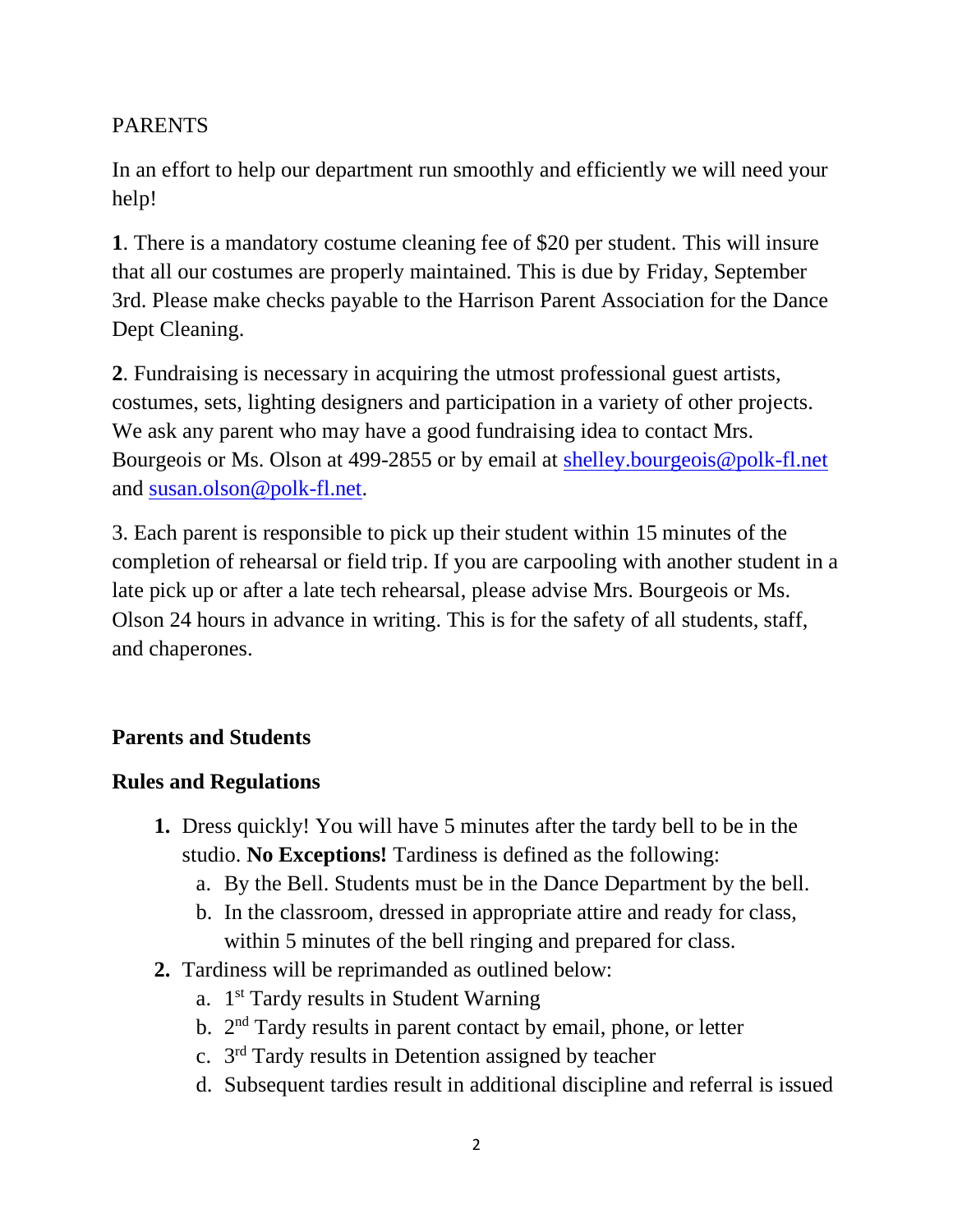- **3.** Everyone is required to take class. Dance is a physical art. If you are unable to take class due to a documented serious injury, a note from your doctor is required. An alternative assignment will be given to you. If you are too sick to participate in class then you are probably too sick to be at school. When ill, students are required to go to the clinic.
- **4.** Upon entering the studio prepare quietly for your class. No talking in class except to ask questions to your teacher.
- **5.** No jewelry except stud earrings without dangles.

Hair must be in a neat, ABT® bun on the crown of the head (more commonly known as a Balanchine bun. pulled straight back – no parts) for ballet. There is scientific research and reasoning regarding the placement of the bun at the crown of the head and its effect on proper bone alignment. If a student is sent back due to inappropriate hair they must return in a timely manner as points will be deducted for time out of the room. If a student refuses to meet the expectation for dress or hair It will affect their grade and the parent notified. Hair must be secured up and out of the face for modern.

- **6.** No legwarmers, sweatpants or sweatshirts in ballet class. For modern students may wear sweats for only floor work at the beginning of class.
- **7. Attire-Ballet:** Ladies- Black leotards, pink tights or flesh tights, white elastic waistband, pink or flesh ballet shoes. Men- black tights or black shorts, white or black form fitting top, white elastic waistband and white, flesh or black shoes. **Modern**: solid black leotard and tights or shorts.
- **8.** *You must be prepared for all disciplines of dance at all times*. Class may change due to unforeseen circumstances. Please check the board daily. If you are unprepared, it may be reflected in your grade.

### **ALL ATTIRE MUST BE IN GOOD CONDITION!**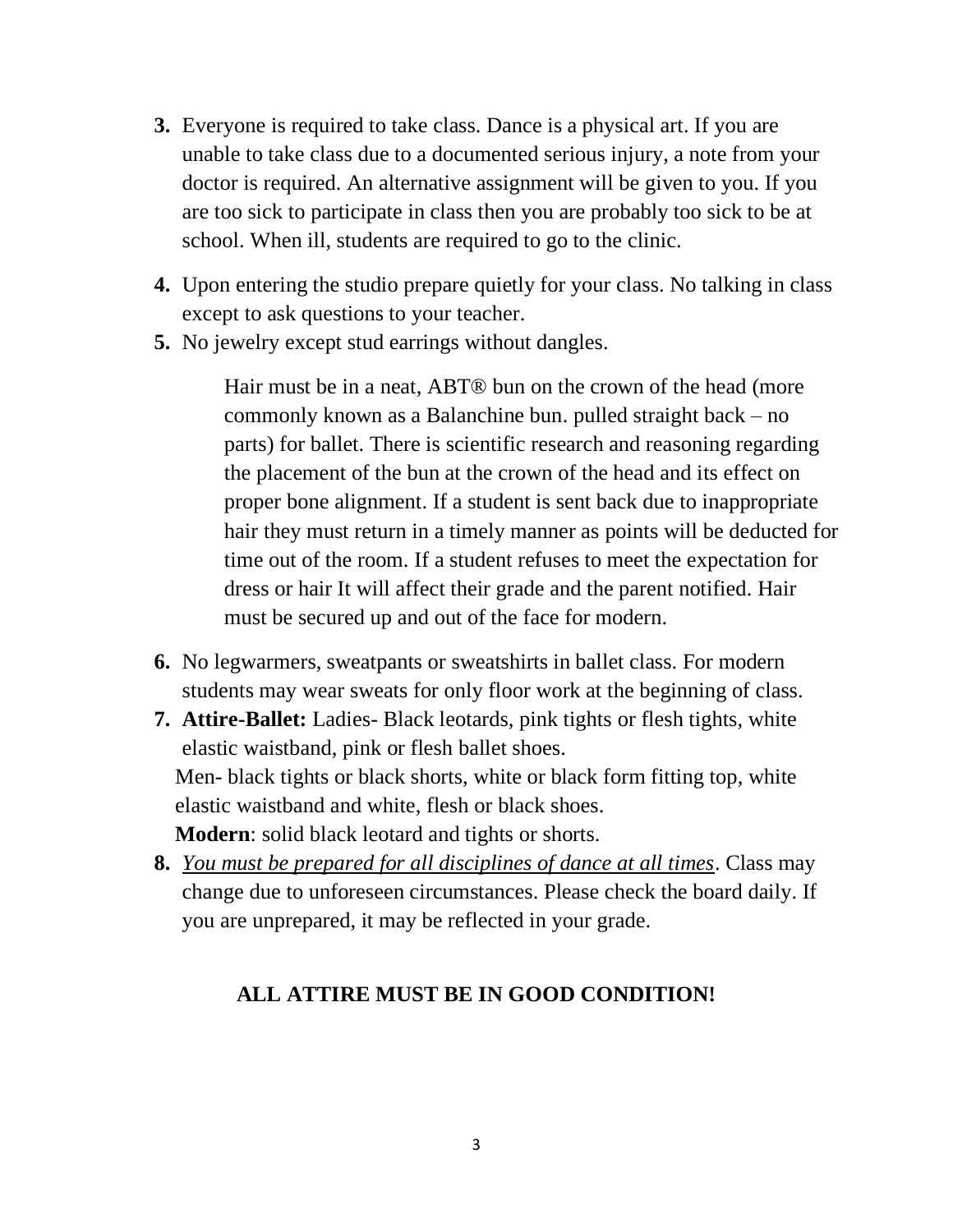## **ATTENDANCE**

- **1.** You must be in class to receive a grade.
- **2.** It is the student's responsibility to ask for makeup work.

### **Please see Code of Conduct concerning absences.**

## **CLASSROOM ETIQUETTE**

- The classroom is your performance hall. Using energy produces more energy. Being easy on yourself diminishes the desired results. It is a wonderful feeling to complete your class or rehearsal knowing that you have done your best.
- Every class is a performance and all combinations must be completed whether or not it has gone well. You must never walk off the floor before finishing the step (except if injured). Take a mental note of all corrections and go over them in your mind after each class so you do not have to be corrected again for the same thing. Progress will be amazingly fast if you do this.
- Communication from teacher to students should be respected by all in a classroom environment. The majority of corrections will apply to all pupils in a similar situation. Observe other students, learn from them. Apply the information given whether in general or in particular. The classroom environment is where you will learn to love the process the frustrations as well as the achievements.
- Classes should be joyful and not seen as an obligation. You should be able to work by yourself without a teacher insisting that you work. Self-discipline is the only discipline. If class is something you look forward to each day, then you will be spending your energy wisely.
- When you feel lethargic and "**not up to it**", that is the very day that you have the greatest learning opportunity. Your effort will provide you with a feeling of accomplishment. There is no room in the class to think how tired you are. Professionals will tell you that the second you appear on stage, pain and fatigue disappear. The love of dance takes over.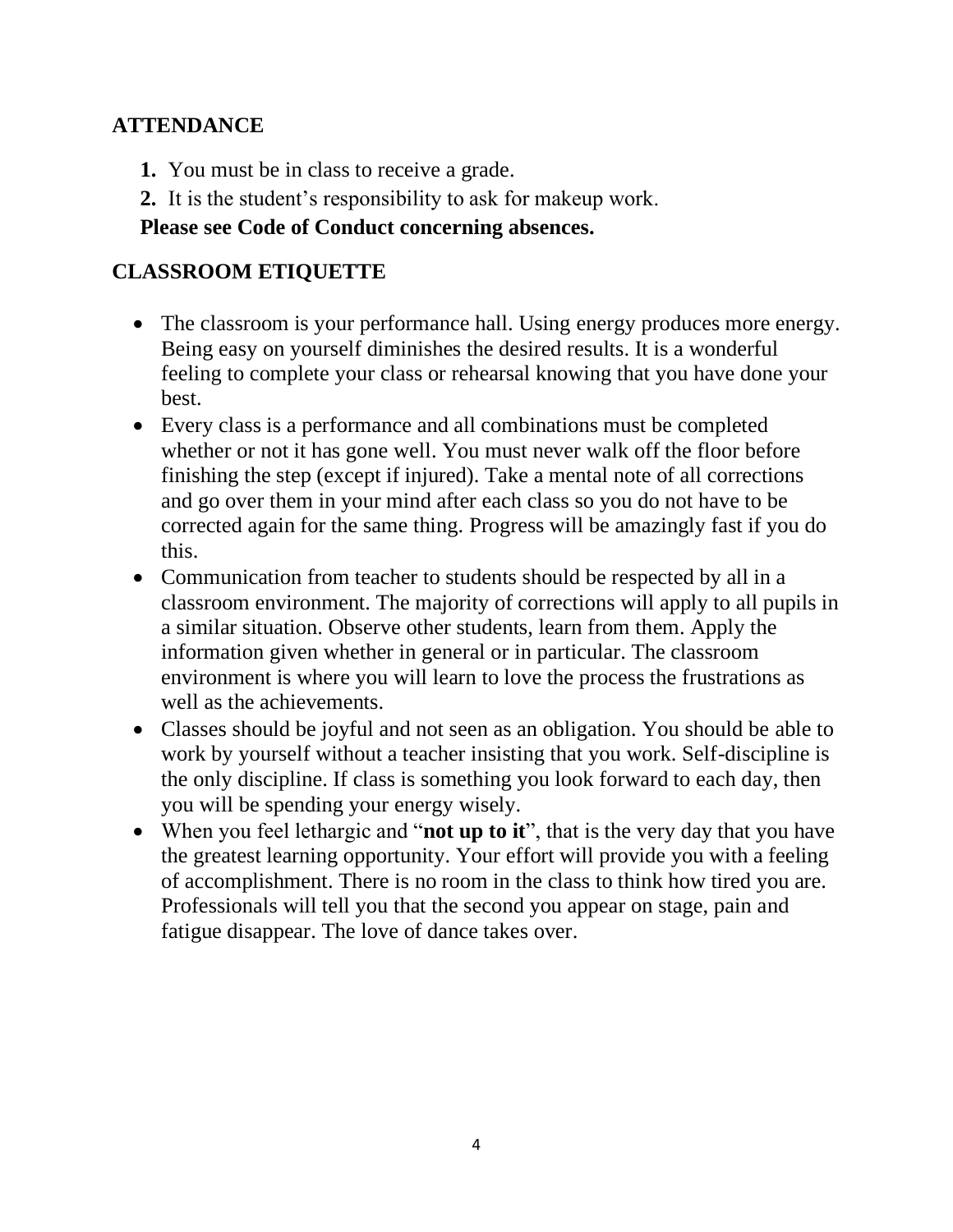### **CLASSROOM PROCEDURES**

**1.** Bring all required materials for class-dance clothes, shoes, notebooks, pen, pencils and books. Students must be prepared for class (i.e. appropriate, dress, shoes and hair for the discipline they have that day). **A student without the proper attire may be asked to dance in their clothes**. Reoccurring instances will be as insubordination and the student will be given a referral to Mrs. Polly.

**2.** Respect all classroom rules concerning etiquette. This applies to talking or asking questions at inappropriate times, leaning on ballet barres, leaving the room without asking for permission, etc…

**3.** Lock your up all valuables!!! Purses may also be left in the corner of the studio. All lockers must be locked when not in use for changing.

**4.** No gum, food, drinks, aerosol spray or perfume are allowed in the dressing room. No gum, food, drinks (other than water in a clear container) is allowed at Harrison. **Absolutely no lotion anywhere on the body is allowed in the studios.** Failure to follow this rule will result in loss of dressing room privileges! The length of the duration is at the teacher's discretion.

**5.** No grooming in class. Hair must be properly secured before entering class.

**6.** Shoes will be placed neatly in the shelves provided in the hallway. Failure to follow this rule will result in loss of dressing room privileges! The length of the duration is at the teacher's discretion.

**7.** Lockers must be kept free of any writing or any permanent markings including hooks that leave marks of any kind. Failure to follow this rule will result in loss of locker privileges! The length of the duration is at the teacher's discretion.

**8.** Due to performance preparation in class, students sometimes must work on their own. You may not under any circumstances leave the assigned work area. You must remain on task. If an instructor comes in and you are not working, it will be reflected in your grade.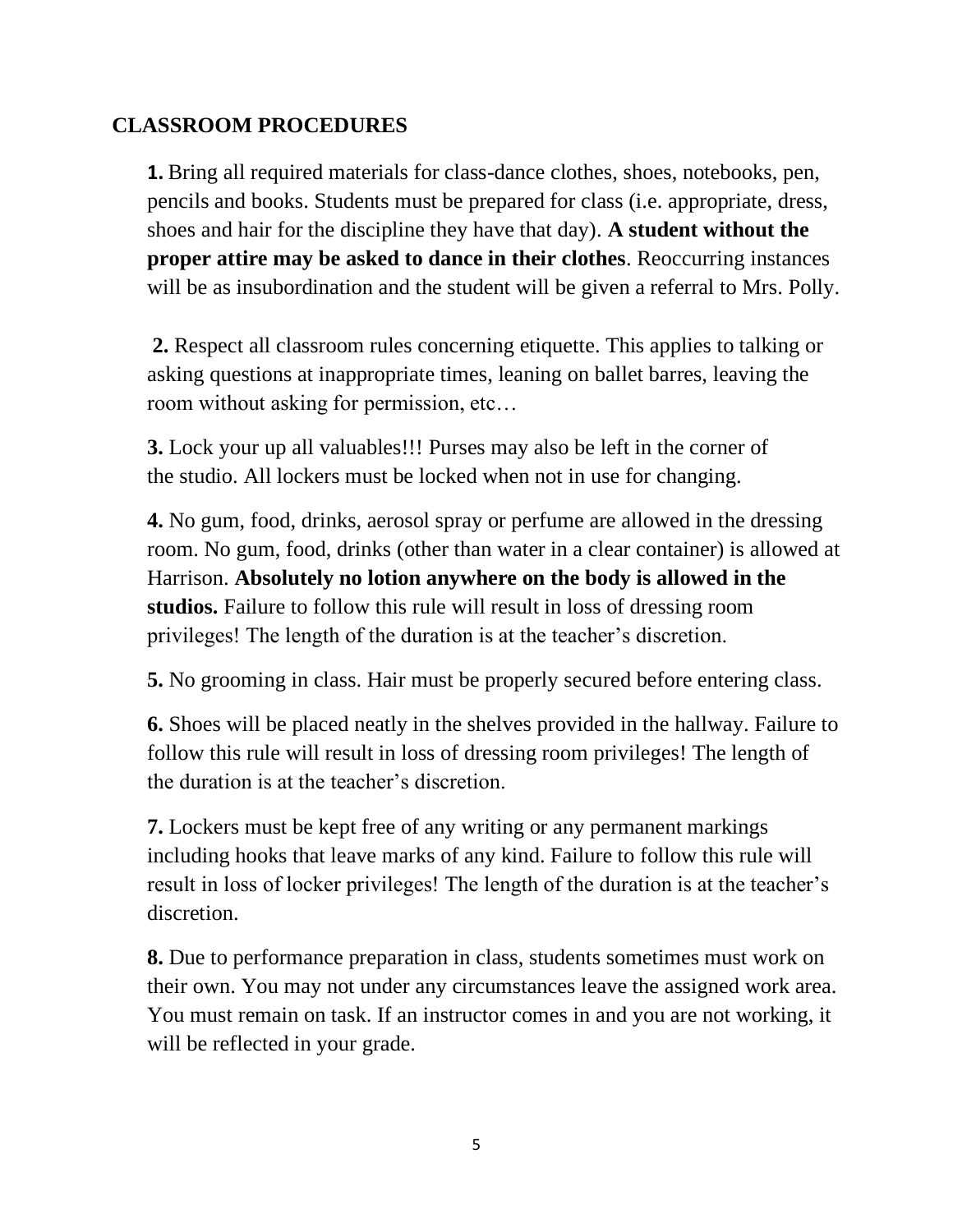### **Dance Building**

*The utmost respect will be expected at Harrison in every area!* Any behavior that results in property damage will immediately be dealt with by the administration.

- **1.** Pick up after yourself. Articles left lying around for more than a week will be discarded.
- **2.** Screaming, yelling and loud behavior are not permitted in the hallways and locker room. Remember your behavior on a day-to-day basis may determine your being cast in a work.
- **3.** Students are not allowed to eat anywhere in the building *(including the*) dressing rooms!), Period! Maintain a clean locker area. Any student failing to follow this rule is in jeopardy of losing locker privileges.
- **4.** Do not affix any papers, pictures or posters to any painted surface or door in the Harrison Facility. Please treat your beautiful new space with care, respect and love!

# **Rehearsal**

- **1.** It is mandatory to attend rehearsals when called upon.
- **2.** Rehearsals are normally scheduled from 2:20-4:40 p.m. However, this may be altered at times due to unforeseen situations. Flexibility is required. Failure to attend a rehearsal without prior permission from the choreographer may result in being dismissed from the work. Also, repeated tardiness may have the same result. These decisions are left entirely up to the individual choreographer. Students must arrive at rehearsal on time in appropriate shoes and attire with a good attitude. See your choreographer for requirements.
- **3.** On occasion rehearsals may be scheduled outside the regular rehearsal period. The students will be provided with at least 48 hours' notice of said rehearsals. It is the parents' responsibility to pick up your student within 15 minutes of the end of rehearsal. Failure to pick up your child on time may result in your students being dismissed from that work.

**4.** Harrison School for the Arts rehearsals are **co-curricular**, not extracurricular. This means that they are part of the school curriculum and are a requirement. Please remember that commitments with any other after school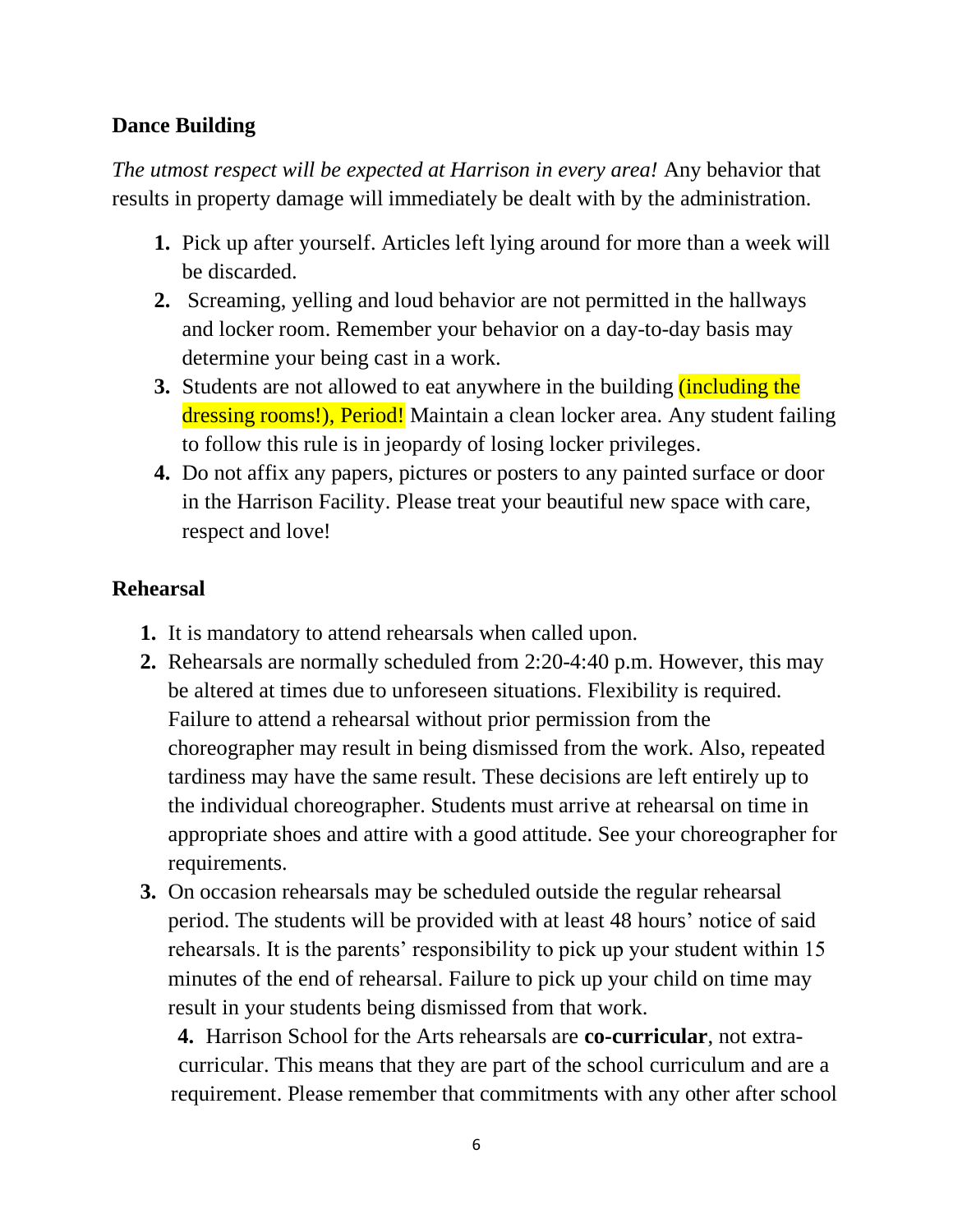activity must come second on your priority list when rehearsals begin. Dual –Enrollment falls under this category as well and is communicated as such by guidance.

- **5.** It is a students' responsibility to schedule work, doctor appointments and outside activities so they do not interfere with rehearsals and performances.
- **6.** If you know of any other conflicts, a written note signed by a parent must be given to the choreographer two weeks in advance of the particular date. **However, it is still at the choreographer's discretion whether or not to excuse the absence. The absence may be excused, but the role may be recast as necessary to complete the artistic work for both the cast and choreographer**.
- **7.** Cell phones are not to be seen nor heard during the school day and rehearsal period. **See Code of Conduct**.
- **8.** Students should constantly check the bulletin board daily for new information. Most prevalent are the rehearsal schedules. To miss a rehearsal because this was not reviewed may lead to a dismissal from a work. Dismissal from a work will be reflected in your grade.

#### **Performances**

**1.** As audience members, do not talk to friends, yell, scream or cheer during performances. Always dress nicely. Do not put your feet in or on top of the seats. Gum chewing is not permitted and will be reflected in your grade!

#### **Juries**

**1.** Performance juries are required at the end of each academic semester. Specific criteria will be given for each level. The juries are used as a class grade and as a performance standard for retention in the Dance Department. In the post mid- year jury conference each student will be given a progress monitoring report which will indicate any concerns in technical growth. Each student is placed in the level where the maximum potential for learning occurs. It is not unusual for a student to be assigned the same level for 2 years to allow their bodies time to address all the needs for maximum potential. Students predicted level for the next school year will be assigned at the end of the 2021-2022 school. A placement class is held at the beginning of each school year to ensure that the student is in the appropriate level. If the student's technical level has changed,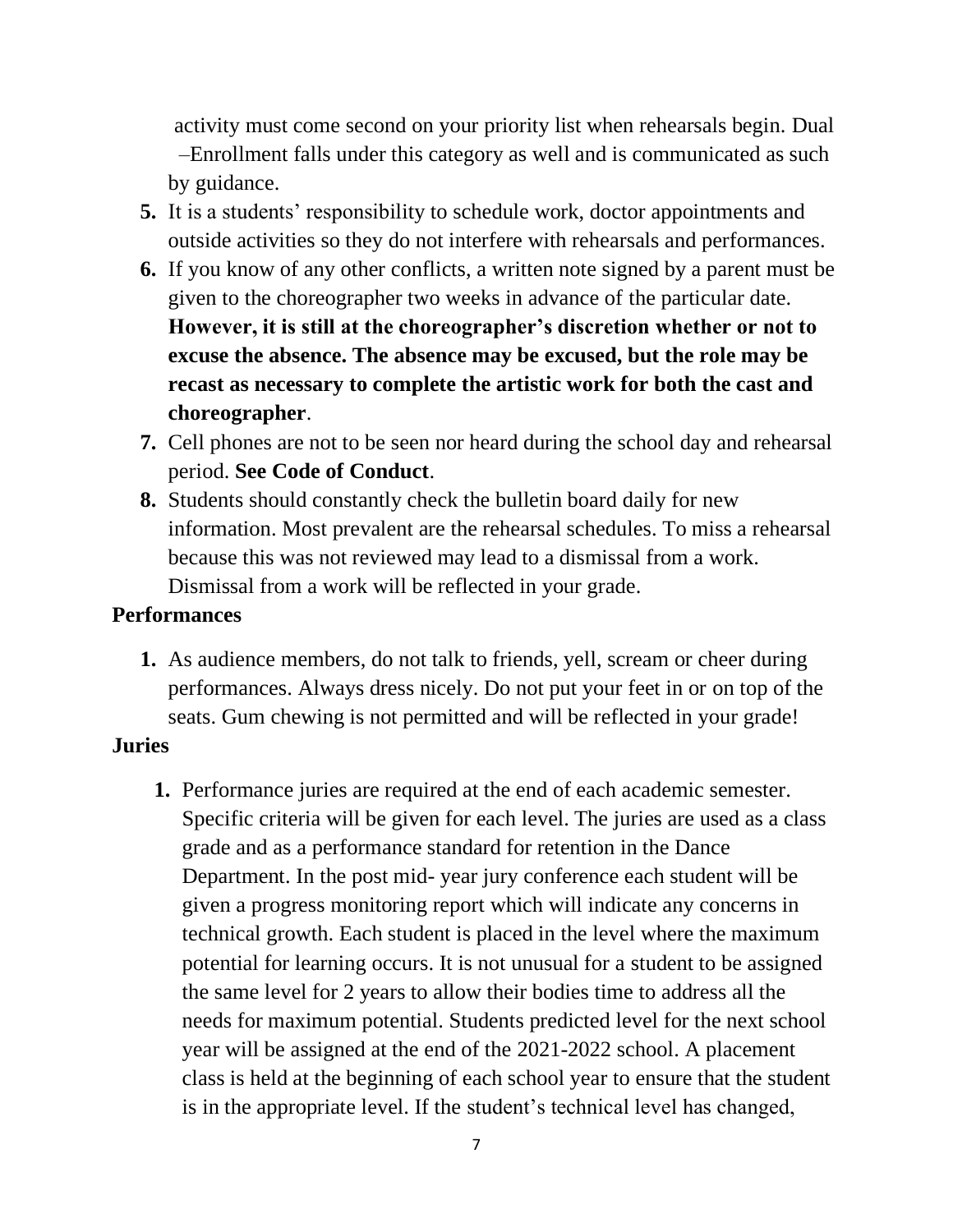every effort will be made to accommodate the student. Academic availability will also be considered in deciding the best course of action.

**2.** If a student fails a jury, that student will be placed on artistic probation. The student will have one term to correct the artistic deficiencies. If the student fails the second performance jury, he/she may be recommended to the administration for dismissal and returned to their regular zoned high school. Artistic probation is an indication that the student is not meeting the minimum standards of the department.

They will be counseled and given a specific task to meet the criteria for retention in the department. If you are on an artistic probation, you may or may not perform for the duration of that term. You will be given other tasks including backstage work and must attend all rehearsals.

### **Audition Procedures**

- **1.** Auditions are mandatory unless otherwise stated. All students must attend or their grade will be affected.
- **2.** Audition criterion is determined by the choreographers and will vary from work to work.
- **3.** Cast lists are posted on the call board. Students are not to make fuss over whether they are selected or not. Public display of disappointment, as well as gloating, is considered in bad taste.
- **4.** If you are cast or placed on a crew, you must accept the assignment.
- **5.** Performance Opportunity at the Lois Cowles Harrison Center for the Visual and Performing Arts is an integral portion of the fine education you been given and is mandatory. This includes School Performances and any opportunity afforded you to represent the school whether it be gala, school, county, state or national performances or fundraisers. Exceptional circumstances can be addressed and are subject to review by the dance faculty.
- **6.** You are responsible for remembering material taught in rehearsal. This is part of your grade.
- **7.** While at rehearsal you are expected to remain quiet and focused, particularly when you are not working. This is also part of your grade. Excessive talking may result in dismissal from the production. Bring homework or other reading material to rehearsal to occupy your time while the choreographer is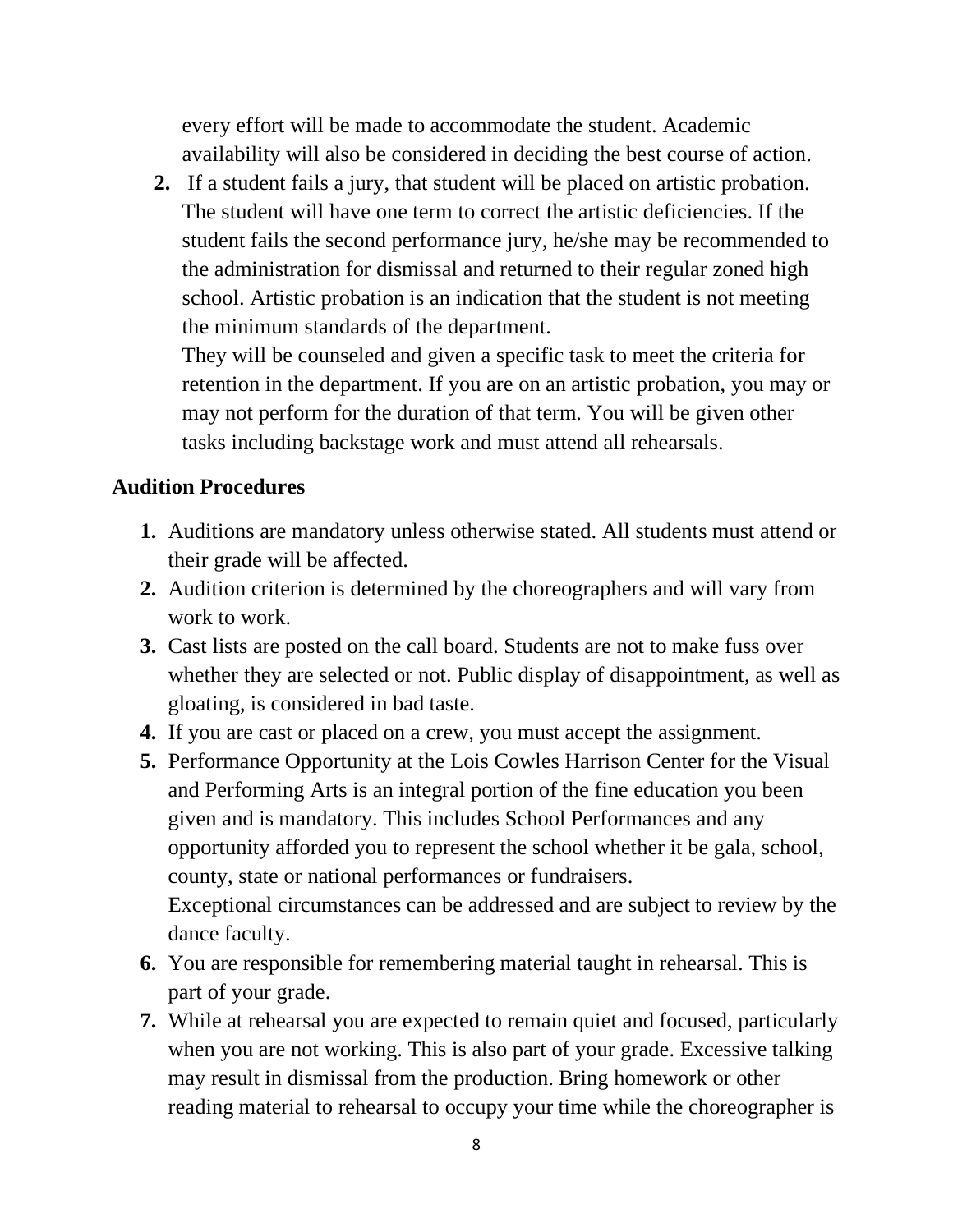working with others. Any behavior problems exhibited at rehearsal may result in dismissal from the production.

- **8.** No one is allowed to leave the building during rehearsals or performances. Rehearsals are closed unless otherwise stated.
- **9.** Students must speak directly to the choreographer and teacher if an unforeseen event occurs during tech and performance.
- **10.**Individual choreographers may have additional rules that students are expected to follow.

#### **Performance Requirements**

- **1.** Performance is a privilege. Each student will be given the opportunity to be cast. To be cast the student must meet the technical, artistic, and aesthetic requirements of the choreographer. As each choreographed work requires different levels of dancers, there is no minimum or maximum number of pieces that a student must be cast in. To keep the role, each student must act professionally with great etiquette and consistently demonstrate a conscientious work ethic and show artistic progress. Some works may be level appropriate, and some works may require a cast with many levels represented. Works requiring different levels of dancers will be cast only by audition and your performance in the audition. You must be at the audition to be considered.
- **2.** All students, whether performing or not, are expected to be at all performances, on time, without exception. Dancers call time may vary from performance to performance. It is also expected that all students arrange to stay after the last performance to help strike the stage and roll up the marley floor. Cleaning lists will be posted on the callboard. Everyone is given an assignment. IF YOU LEAVE STRIKE BEFORE DISSMISSAL, YOU WILL BE PUT ON ARTISTIC PROBATION AND GIVEN A ZERO FOR YOUR GRADE. If you are already on artistic probation and leave strike without permission you may be recommended to the administration for dismissal.
- **3.** Students are expected to follow appropriate etiquette within the rules on and off the stage. This means proper dress, makeup, attitude, stage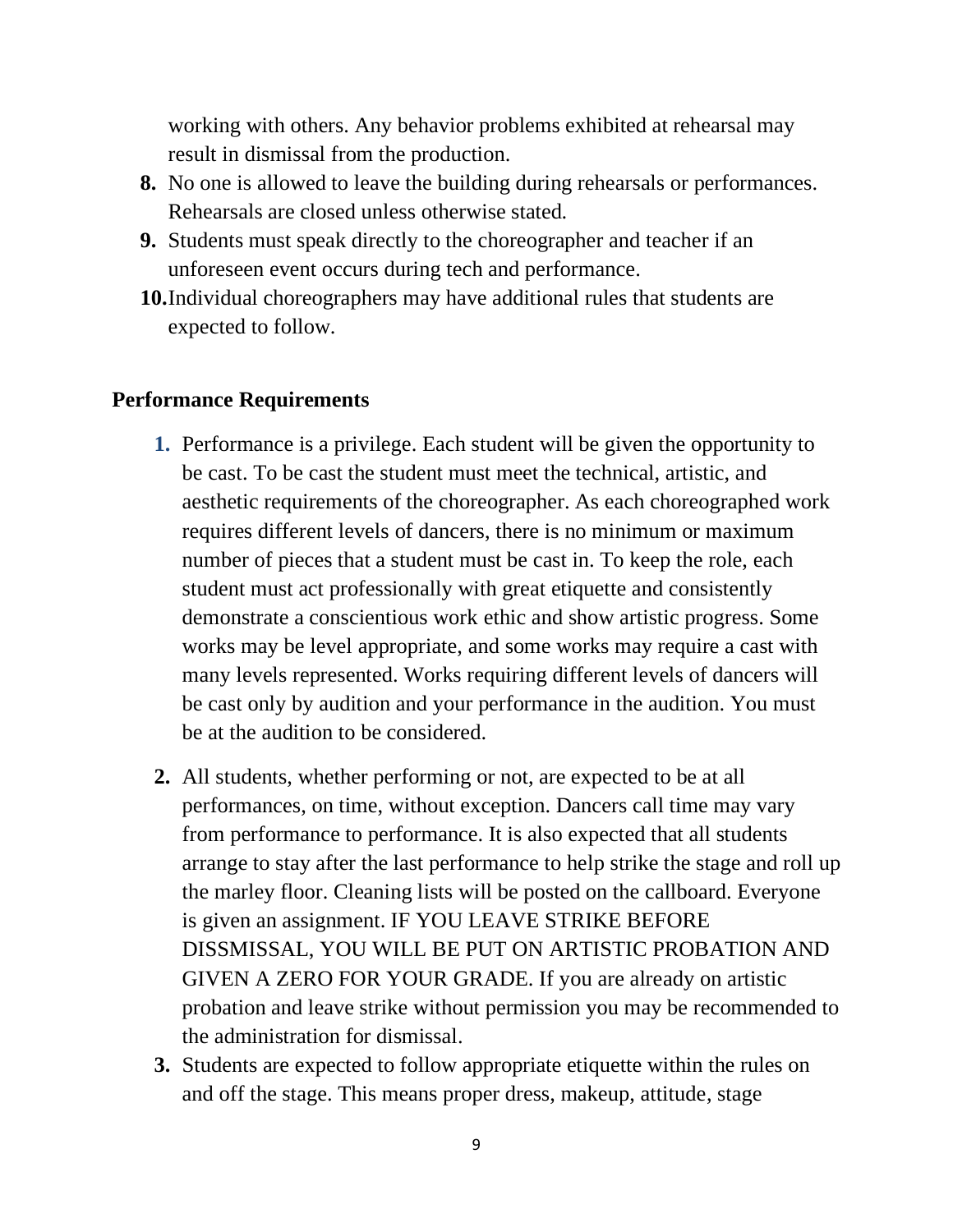presence and willingness to follow directions. Improper costume care will be reflected in your grade.

**4.** If you are not performing in the performance, you will be assigned to do one or more of the following equally important jobs:

Backstage dresser

Usher

Set construction

Backstage technical work

Building costumes

Run errands related to the show

Concert Assistant